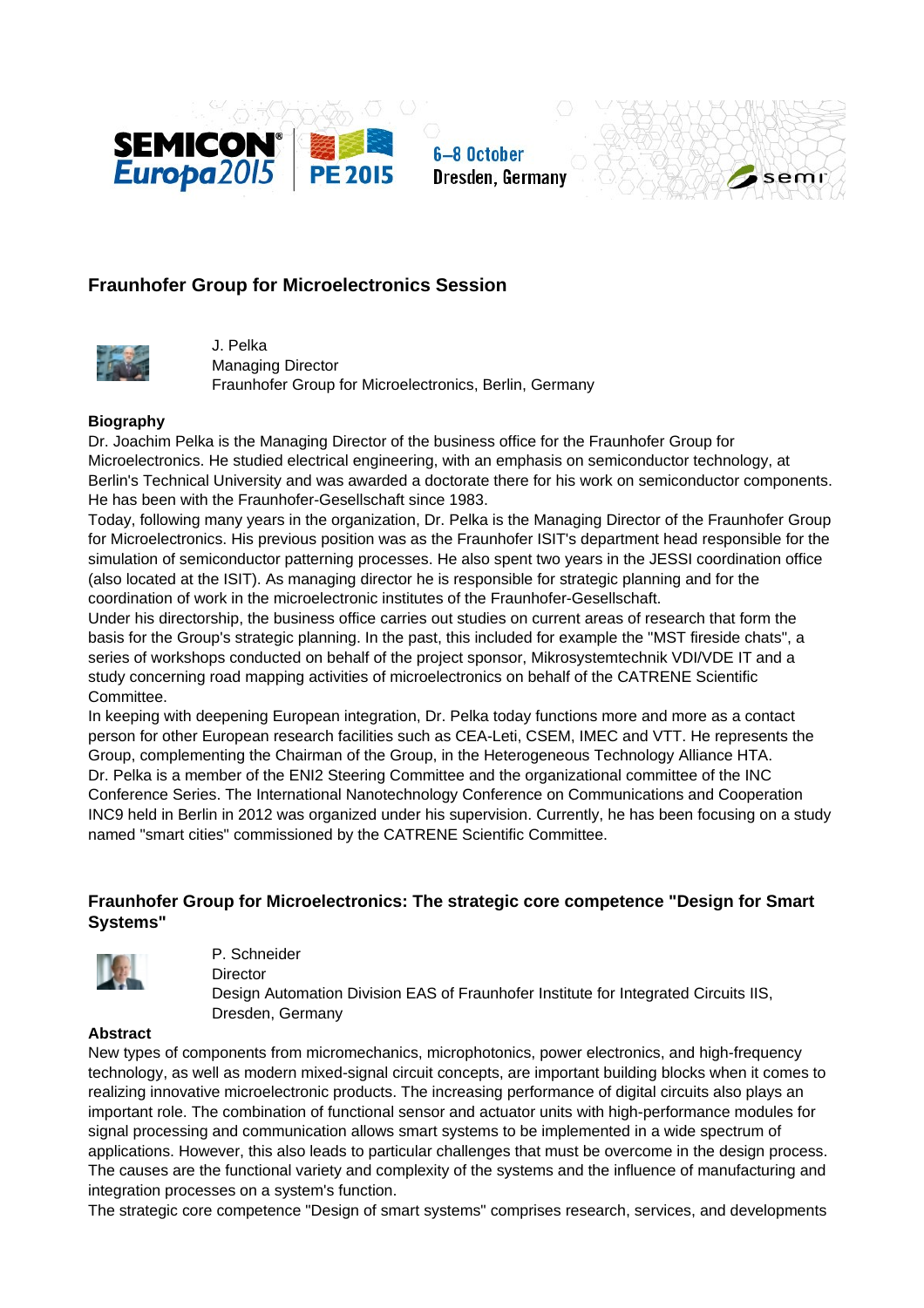in the area of digital, analog, and mixed-signal systems, including sensors and embedded software. The design competence of the Fraunhofer Group for Microelectronics thus forms the link between technology and the system level. Thanks to the varying focuses of the member institutes, the Group is able to cover a very wide spectrum. The close cooperation and interconnectedness of design activities in the Group for Microelectronics allows us to combine know-how from different areas and to input it into tailor-made system solutions for customers. The expertise of the Group for Microelectronics includes:

- System design for smart systems

- Component design, particularly in the areas of RF, sensors and sensor interfaces, analog front ends, digital SoCs, power electronics, and optics and opto-electronics

- Consideration of special design constraints: Low power, design for reliability, design for functional safety, design for radiation hard devices, and design approaches for harsh environmental conditions

- Development of design tools: Algorithms and design environments as well as models and model libraries

### **Biography**

1993 Diplom-Ingenieur in electrical engineering from Dresden University of Technology

1993 Research scientist at Design Automation Division EAS of Fraunhofer Institute for Integrated Circuits IIS

2000+ Group Manager "Heterogeneous Systems"

2006+ Head of the department "Heterogeneous Systems" at Design Automation Division EAS of Fraunhofer Institute for Integrated Circuits IIS

2010 Ph.D. in Electrical Engineering at TU Dresden

2011+ Director at Design Automation Division EAS of Fraunhofer Institute for Integrated Circuits IIS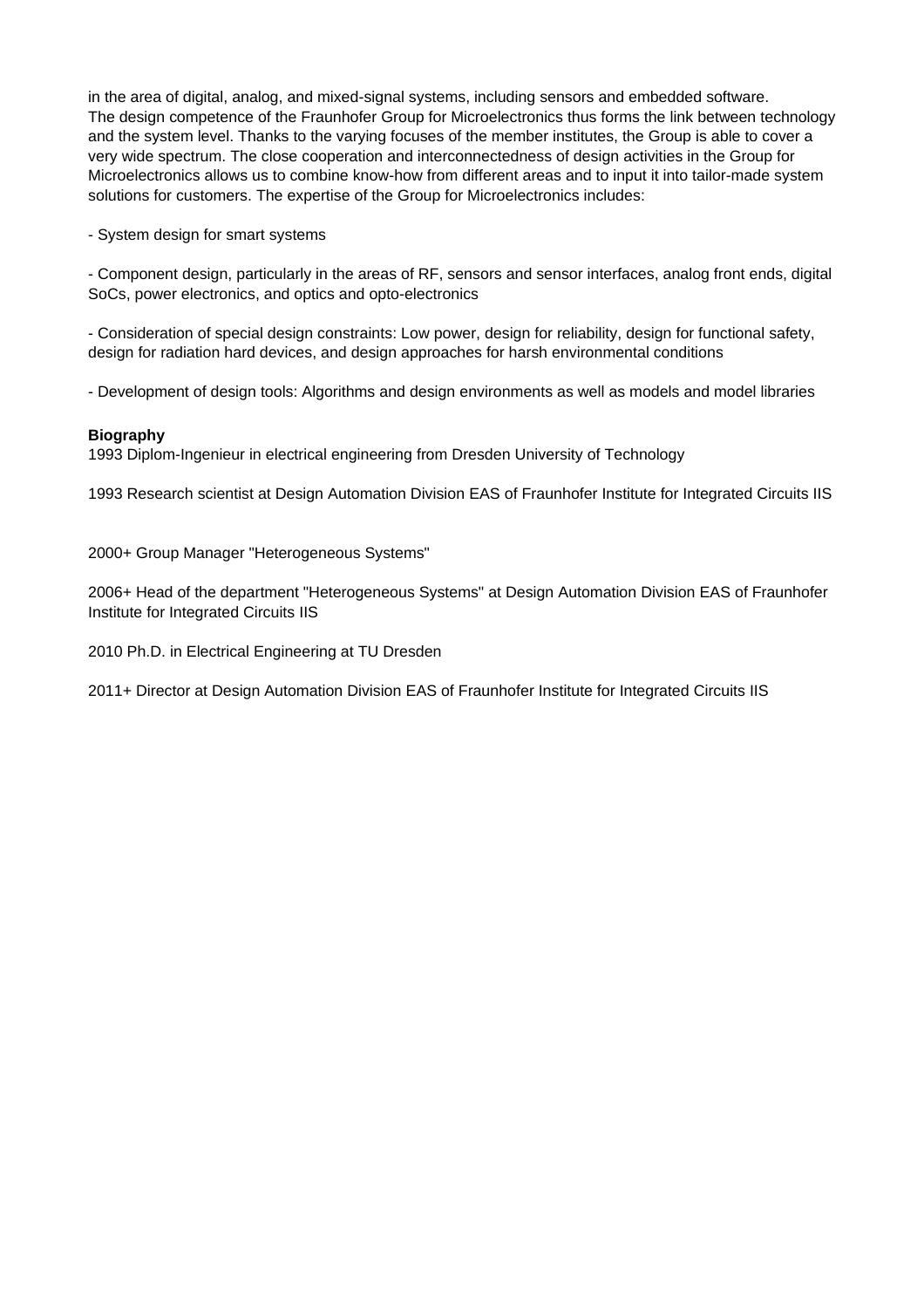## **Fraunhofer Group for Microelectronics: The strategic core competence "Semiconductorbased technologies"**



H. Lakner Executive Director Fraunhofer Institute for Photonic Microsystems IPMS, Dresden, Germany

### **Abstract**

There is scarcely a technology sector where global competition is as challenging as in electronic systems. Invisible to the naked eye as they usually are, hidden under the surface of the product, electronic systems with a high degree of complexity must be designed, manufactured, and brought to market in an extremely short period of time and they must work absolutely reliably and energy efficiently. Basic technological research, customer-specific process development, and reliable production are the key to the development of innovative system solutions.

In order to be able to offer a stable process platform as the basis for innovative continued development, the employees of the Fraunhofer Group for Microelectronics work on a shared technology platform. This cooperation takes place under the auspices of the Fraunhofer Institute for Photonic Microsystems IPMS. The strategic core competence "Semiconductor-based technologies" bundles the specialist knowledge of the member institutes in this technology platform - particularly within the area of More-than-Moore technologies, as they are known. The basics are the technologies available at the institutes, such as:

- Si process technology for wafer diameters of 150 and 200 mm
- Individual processes on 300 mm wafer
- Special aspects of 450 mm technology
- MEMS specific add-on technologies
- Development of SiC materials and technology for power electronics
- GaN process technology for power and ultra-high frequency applications

### **Biography**

Hubert Lakner (born in 1958) received his diploma-degree in physics at the Eberhard-Karls-Universität in Tübingen in 1986. After one year in the industry he joined the Gerhard-Mercator-University in Duisburg where he worked in the field of nanocharacterization of mesoscopic semiconductor structures. He received his PhD (Dr.-Ing.) in Electrical Engineering in 1993. From 1994 until September 1998 he was appointed Lead Engineer (»Oberingenieur«) at Gerhard-Mercator-University. His work was focussed on high frequency and high speed circuits based on compound semiconductor heterostructures.

From October 1998 until December 2001 he was head of the Department of Micromechanical Sensors and Actuators (a group of 25 employees) at the Fraunhofer Institute for Microelectronic Circuits and Systems (IMS, now IPMS) in Dresden. There, his research fields were Spatial Light Modulators (SLM) like micromirror arrays and scanning micromirrors. From January to December 2002 he was Acting Director of the Fraunhofer Institute for Microelectronic Circuits and Systems IMS in Dresden.

Since January 2003 he has been the director of the new Fraunhofer Institute for Photonic Microsystems IPMS which emerged from the former IMS Dresden. At the same time, Dr. Lakner was appointed Professor for »Optoelectronic Devices and Systems« in the Department of Electrical Engineering and Information Technology at the Technical University Dresden.

Prof. Dr. Lakner is cochairing the annual international SPIE conference on »Micro Opto Electro Mechanical Systems (MOEMS) and Miniaturized Systems« which is part of Micromaching and Microfabrication at Photonics West.

Since January 1st 2011 he has been Chair of the Fraunhofer Group for Microelectronics.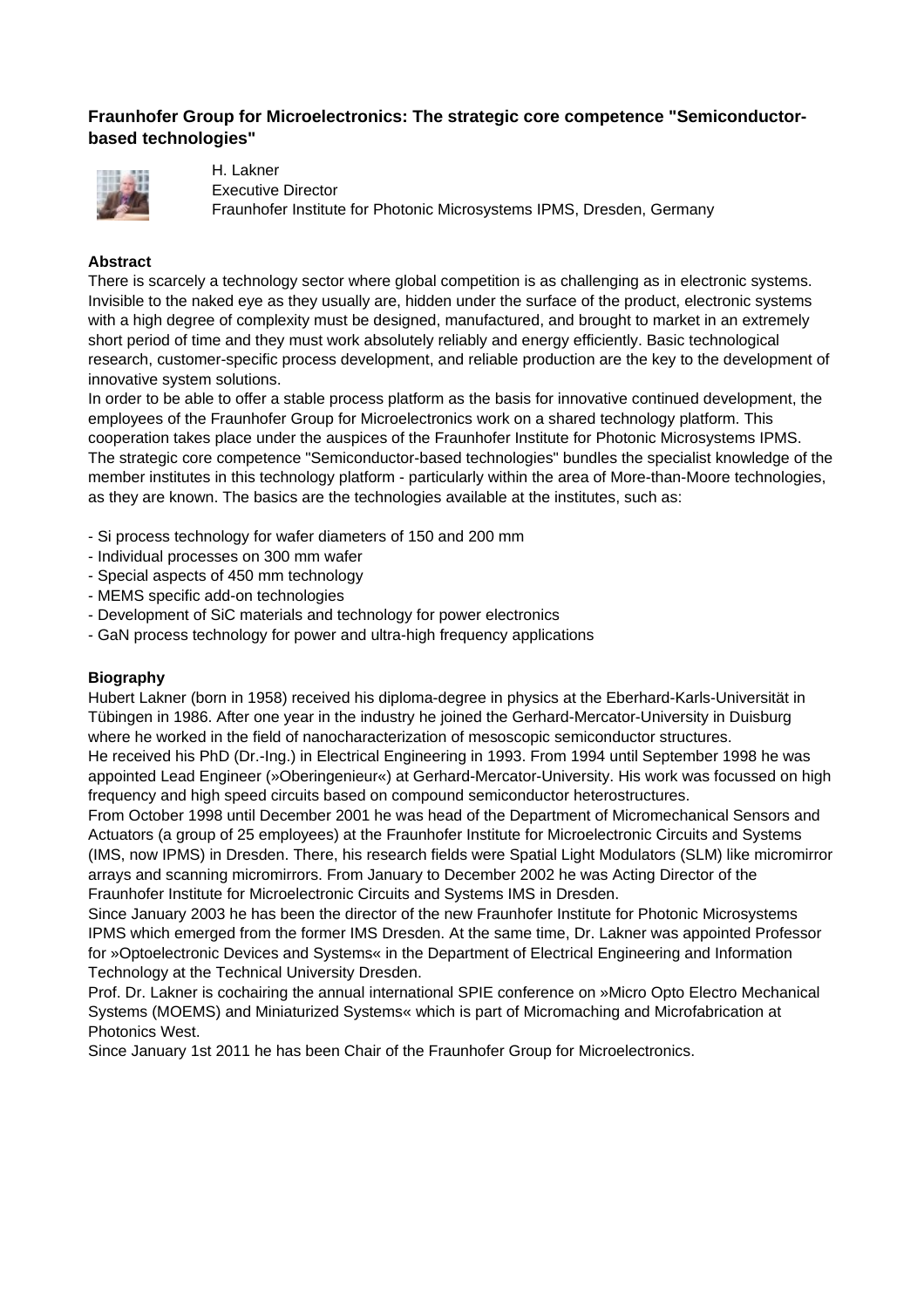## **Fraunhofer Group for Microelectronics: The strategic core competence "Power Electronics and System Technologies for Energy Supply"**



L. Frey Executive Director Fraunhofer Institute for Integrated Systems and Device Technology IISB, Erlangen, **Germany** 

#### **Abstract**

Demand-actuated supply of electrical energy is a globally important issue. In the smart power grid of the future, a large number of energy sources, storage options, and grid levels will be linked together in complex infrastructures. The energy will be used in a very wide range of areas of application and power classes: Largely regenerative, decentralized energy production, high-efficiency sub-grids, and the coupling of electrical energy with other types of energy (chemical, mechanical, thermal) are becoming more and more important. At the same time, electrical and secondary storage options are being more heavily integrated into the grid and load shifting effects are exploited. Large overall systems with a high degree of independence (industry, large building complexes, towns, etc.) need new types of energy concepts.

The Fraunhofer Group for Microelectronics develops high-efficiency systems and components to provide the technology needed for sustainably efficient yet cost-effective energy supply. The strategic core competence "Power Electronics and System Technologies for Energy Supply" bundles the specialist knowledge of the member institutes in the areas of power electronics and information technology for the smart grid as well as energy harvesting, energy storage, and energy management.

In addition to minimizing energy losses and lowering costs, the focus is placed particularly on issues of reliability and robustness as well as increased grid quality and stability. Application-specific optimization of installation space, weight, and material consumption is another aim of the research and development.

#### **Biography**

Lothar Frey received the Diploma degree of physics and the Dr. rer. nat. degree in 1983 and 1987, respectively, from the University of Würzburg, Germany. In 1987, he joined Rice University, Houston, for a post-doc position working on new laser sources. In 1989, he returned to Germany to the new Fraunhofer AIS, Erlangen, to build up a group on semiconductor characterization. In 1993, he joined the University of Erlangen-Nuremberg being responsible for the clean room facility of the university and also heading the department of silicon technology of Fraunhofer IIS-B in Erlangen. In 2004 he completed his habilitation (venia legendi) at the University of Erlangen-Nuremberg. During this period, research focused on micro technology for electron devices with special emphasis on ion-beam-based technologies and the introduction of new materials to silicon technology. In 2005, these activities brought him in to Infineon Technology (Qimonda) Dresden. Two years later, he became full professor for applied physics at the Technical University of Freiberg. Since 2008, Lothar Frey is holder of the Chair of Electron Devices (LEB) at the University of Erlangen-Nuremberg and director of the Fraunhofer Institute of Integrated Systems and Device Technology IISB, Erlangen. Current activities cover semiconductor technology and power electronic systems for application in energy supply and mobility.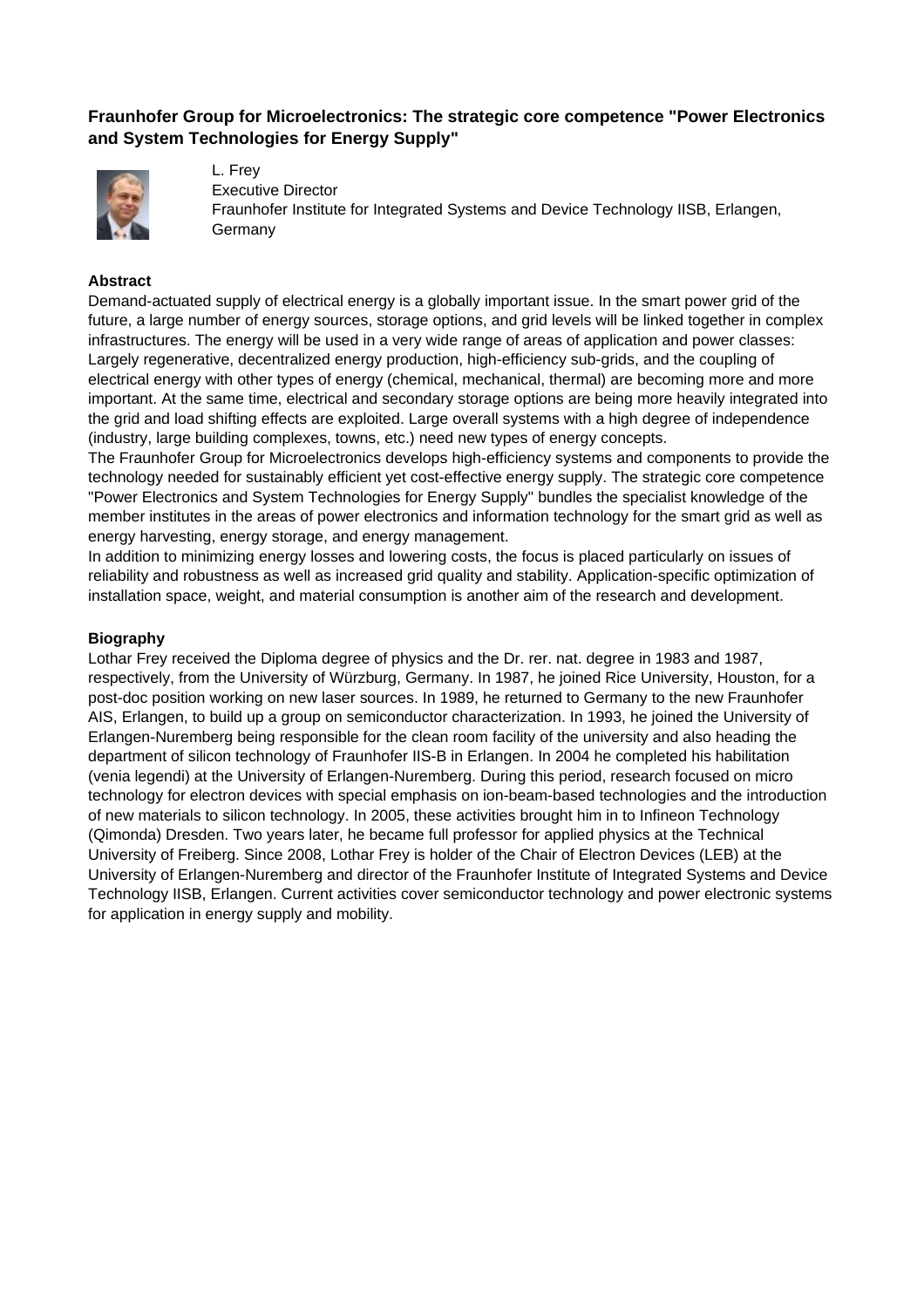## **Fraunhofer Group for Microelectronics: The strategic core competence "Sensors and Sensor Systems"**



O. Ambacher Executive Director Fraunhofer Institute for Applied Solid State Physics IAF, Freiburg, Germany

#### **Abstract**

It's impossible to imagine life today without sensors to determine measured data. Sensors are often directly linked to increasingly sophisticated data processing systems as well as wireless data transmission. These types of sensor systems form the backbone of modern concepts such as home automation, medical engineering, and industrial process monitoring. The demands being placed on them, however, are becoming ever more varied. The normal development path - prototype construction, troubleshooting, and optimization is often not sufficient to deal with this level of complexity.

The member institutes of the Fraunhofer Group for Microelectronics bundle all the technologies needed for the development of reliable, robust, energy-efficient, yet cost-effective sensor systems in the "Sensors and Sensor Systems" core competence:

- Micro- and nano-sensors, CMOS-compatible sensor processes
- MEMS and NEMS technologies, add-on technologies, system integration (including 3D
- Transmission systems, RF technologies
- System and application design
- Systems, signal processing, sensor data fusion

This basis allows us to offer our customers tailor-made sensor solutions from a single provider - from design to the finished system, reliability monitoring, and accompanying services.

The presentation will be focused on microelectronics sensory systems dedicated to increase the safety and security critical infrastructures and production lines.

#### **Biography**

Dipl.-phys. - 1989 (LMU-Munich); Dr. rer. nat. - 1993 (Technical University Munich); Habilitation - 2000 (Technical University Munich); Professor of Nanotechnology - 2002; Head of the Institute of Solid State Electronics - 2002, Head of the Center of Micro- and Nanotechnologies - 2004 (Technical University Ilmenau ); Chair of Compound Microsystems - 2007 (University Freiburg); Head of the Fraunhofer Institute of Applied Solid State Physics - 2007

Oliver Ambacher received his Dipl.-Phys. and Dr. Degrees with honors from the Ludwig-Maximilians and Technical University Munich, in 1989 and 1993, respectively, where he was involved in the deposition and characterization of amorphous silicon for solar cells. In 1992 he received a German Science Foundation Graduate Research Fellowship. In 1993, he joined the Walter Schottky Institute of the TU-Munich to investigate the epitaxial growth of group-III nitrides based heterostructures. Since 1995 the research of his group is focused on fabrication of GaN based devices like UV detectors, surface acoustic wave devices or microwave amplifiers as well as on the understanding of polarization induced effects in group-III nitride heterostructures and quantum wells. 1998/99, he spent one year at Cornell University, Ithaca, NY, as an Alexander von Humboldt fellow, where he was involved in the optimization of polarization induced AlGaN/GaN HEMTs for high frequency and high power applications. He became a Professor of Nanotechnology and head of the Institute for Solid State Electronics located at the Technical University of Ilmenau in 2002. In 2004 he was elected as head of the new Center of Micro- and Nanotechnologies. Since 2007 he is the head of the Fraunhofer Institute for Applied Solid State Physics and Professor for Compound Microsystems in Freiburg, Germany.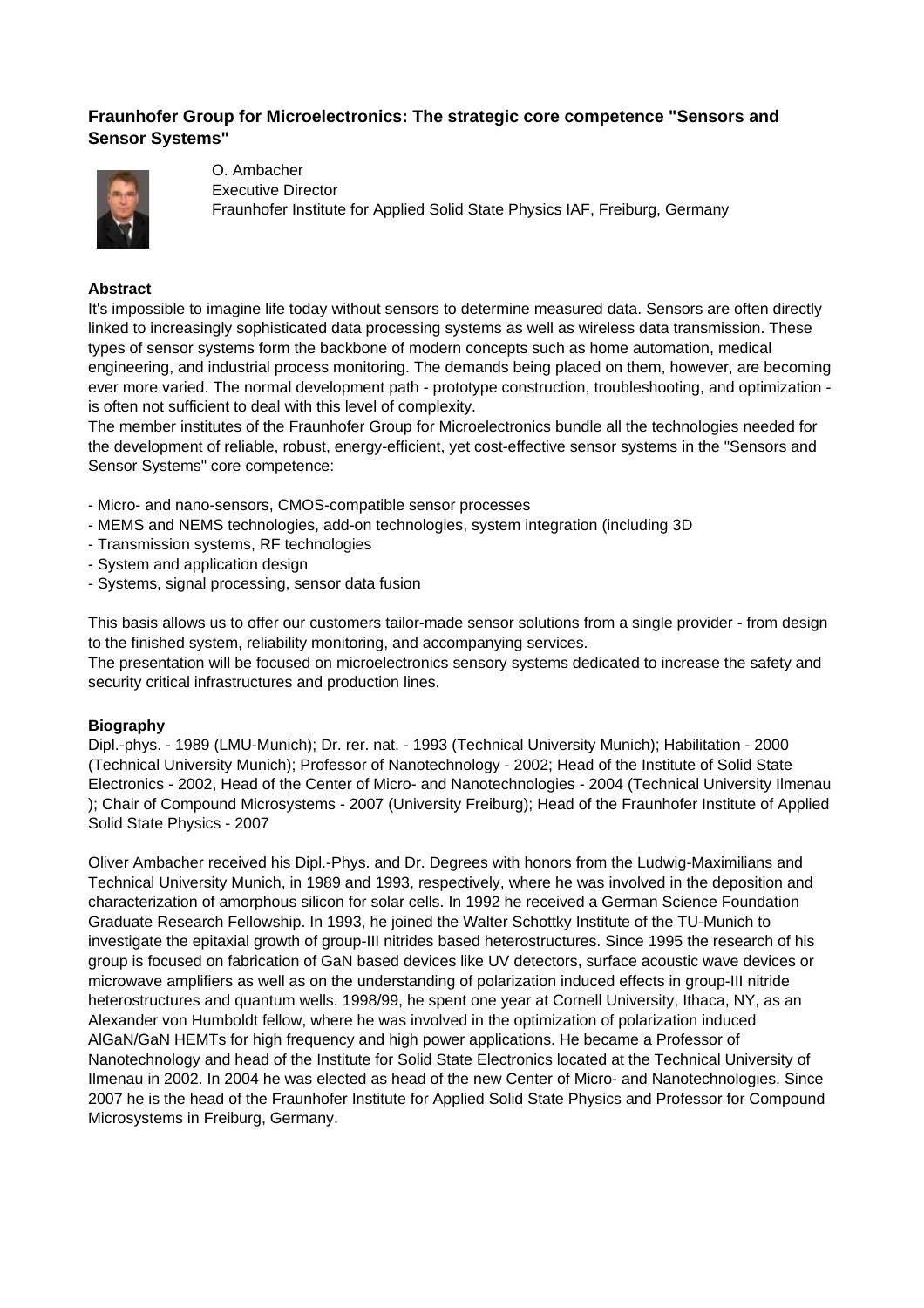## **Fraunhofer Group for Microelectronics: The strategic core competence "System Integration Technologies"**



K.-D. Lang Executive Director Fraunhofer Institute for Reliability and Microintegration IZM, Berlin, Germany

### **Abstract**

The wide-ranging demands placed on the packaging of electronic systems can be summarized in three main trends:

- Customer-specific solutions in increasingly large batch sizes

- Greater functionality
- Fusing product and electronics

In order to maintain existing strengths and to take advantage of new opportunities, close internal cooperation and a merging of technological possibilities are required.

- 3D system integration of digital and analog components on the wafer (use of Si interposers), package (SiP, PoP), and panel (SoF, embedding) levels

- Comprehensive range of technology for system-in-package on the following levels: wafer, package, panel (incl. flex)

- Integration of MEMS components, sensor-actuator components and electronics
- Integration of photonic device and electronics
- Compact power electronics
- System integration in atypical materials for electronics (textiles, stretchable substrates)
- Draft analysis of software-based embedded systems
- Networking of embedded systems
- Tool prototypes for integration of embedded systems with multicore processors.

The strategic aim of Fraunhofer Group for Microelectronics is to establish a cross-institute technology platform that will create a critical mass and will focus on Germany's industrial strengths to ensure that a significant part of the value creation can be returned to Germany. The platform concentrates on the following aims:

- Comprehensive range of technology for system-in-package on the following levels: wafer, package, panel with system solutions from a single provider

- 3D system integration of digital and analog components with TSV in active wafers
- Integration of MEMS components and electronics including package with derogations
- Compact power electronics with integrated driver electronics
- Integration of photonic device and electronics
- Online networking of embedded systems with cyber physical systems
- Tool chains for comprehensive integration of embedded multicore systems

#### **Biography**

Prof. Lang studied Electrical Engineering from 1976 to 1981 at Humboldt University in Berlin. He received his M.S. Equivalent Diploma (Metallization Layers on GaAs) in 1981. During his employment at Humboldt University from 1981 to 1991 he worked in the research fields of microelectronic assembly, packaging and quality assurance. In 1985 and 1989 he got his two Doctor Degrees (Wire Bonding of Multilayers and Quality Assurance in Assembly Processes).

In 1991 he joined the company SLV Hannover to build up a department for microelectronic and optic components manufacturing.

In 1993 he became Section Manager for Chip Interconnections at Fraunhofer IZM (Institute for Reliability and Microintegration Berlin). From 1995 to 2000 he was the Director's personal assistant at Fraunhofer IZM, also responsible for Marketing and Public Relations.

From 2001 to 2005 he coordinated the Branch Lab "Microsystem Engineering" in Berlin-Adlershof and from 2003 to 2005 he headed the Department "Photonic and Power System Assembly". From 2006 to 2010 he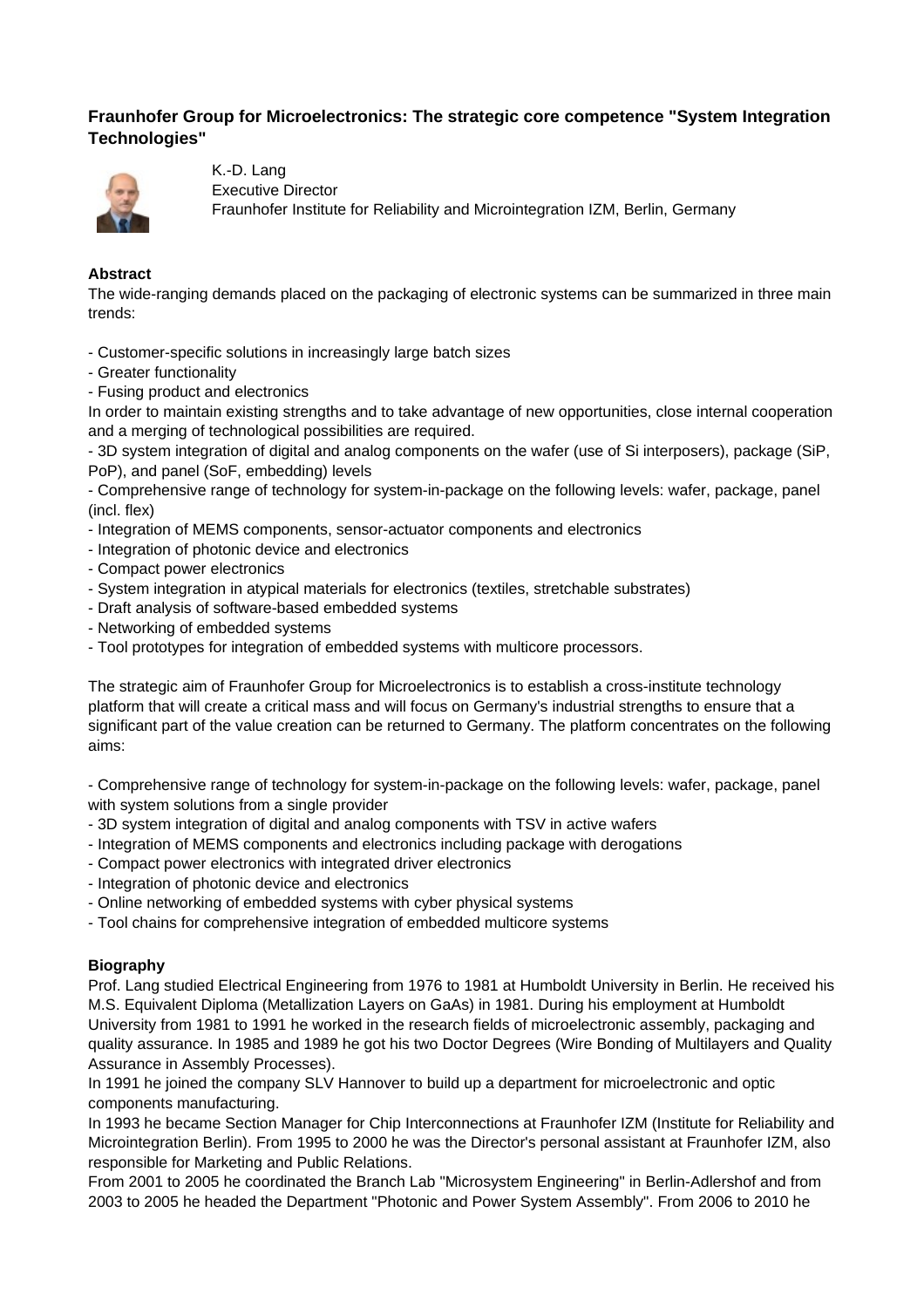was Deputy Director of Fraunhofer IZM. Since 2011 he is Director of the institute and responsible for the chair "Nano Interconnect Technologies" at Technical University Berlin.

Prof. Lang is a member of numerous scientific boards and conference committees. Examples are the SEMI Award Committee, the Scientific Advisory Board of EURIPIDES, the Executive Board of VDE-GMM and the scientific chair of the Conference "Technologies of Printed Circuit Boards" and "SMT/HYBRID/PACKAGING". He is a member of DVS, IEEE, IMAPS and he plays an active role in the international packaging community (e.g. German Chapter Chair IEEE-CPMT) as well as in the field of conference organization (e.g. Committee member SSI).

Prof. Lang has authored and co-authored 3 books and more than 130 publications in the field of wire bonding, microelectronic packaging, microsystems technologies, chip on board and others.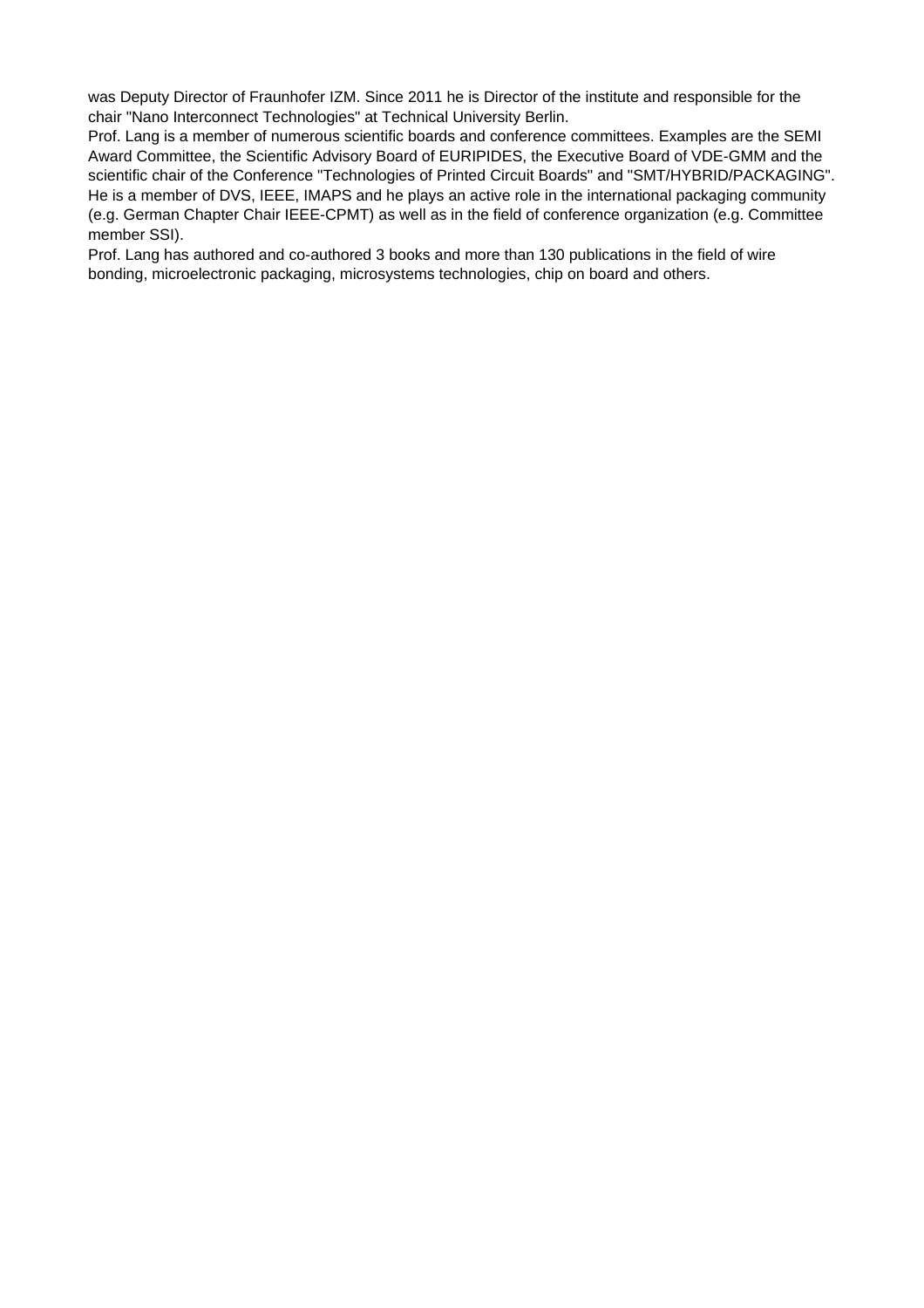### **Fraunhofer Group for Microelectronics: The strategic core competence "Quality and Reliability"**



E. Zschech

Director of Materials and Nanoanalysis Division Fraunhofer Institute for Ceramic Technologies and Systems IKTS, Dresden, Germany

#### **Abstract**

As part of increasing production closeness and the addressing of higher technology readiness levels (TRLs), the investigation of reliability aspects is becoming more important within the Fraunhofer Group for Microelectronics. Reliability is evaluated at different levels of integration, starting from the system and passing over the electronics assembly, the interconnect device, the device itself, and the semiconductor, right up to rewiring and the transistor structures. To assure the quality of electronic systems, the Fraunhofer scientists in the Microelectronics Group are working on coming up with solutions for inspection along the entire added-value chain.

The cross-institute expertise in quality assurance and reliability of materials, devices, assemblies, and systems are multifaceted and are merged together within the strategic core competence "Quality and Reliability" in three central working areas:

- Monitoring and characterization of semiconductor process technology

- Characterization of active and passive devices, MOEMS, and smart systems (SoC)

- Reliability evaluation, test, and service life analysis from the wafer level and the packaging to the overall systems

#### **Biography**

Ehrenfried Zschech is Director of Materials and Nanoanalysis Division at Fraunhofer Institute for Ceramic Technologies and Systems IKTS in Dresden, which he joined in 2009. He received his diploma degree in solid-state physics and his Dr. rer. nat. degree from Dresden University of Technology. After having spent four years as a project leader in the field of metal physics and reliability of microelectronics interconnects at Research Institute of Nonferrous Metals in Freiberg, he was appointed as a university teacher for ceramic materials at Freiberg University of Technology. In 1992, he joined the development department at Airbus in Bremen. There he managed the metal physics group and worked on laser-joining metallurgy of light metals. From 1997 to 2009, Ehrenfried Zschech managed the Materials Analysis Department and the Center for Complex Analysis at AMD in Dresden. In this position, he was responsible for the analytical support for process control and technology development, as well as physical failure analysis. His current research interests are in the areas nanomaterials and nanoanalysis, with the focus on thin film technology and nanotechnology. He has published three books and more than 170 papers in scientific journals in the areas of solid-state physics, materials science and reliability engineering. He holds honorary professorships for Nanomaterials at the Brandenburg University of Technology in Cottbus-Senftenberg and for Nanoanalysis at the Dresden University of Technology. Ehrenfried Zschech is acting as Past President of the Federation of European Materials Societies (FEMS).